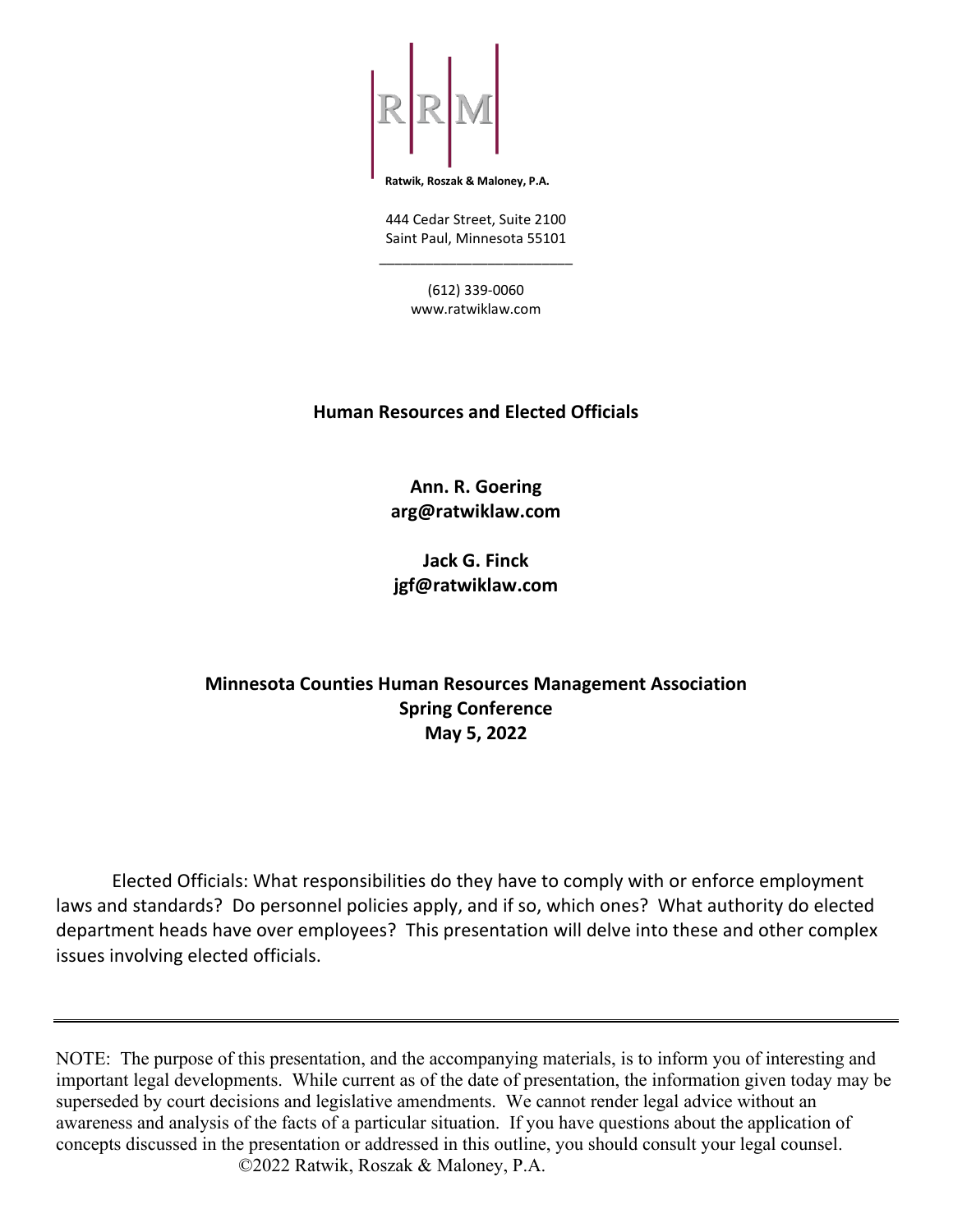#### **I. ELECTED OFFICIALS ARE NOT EMPLOYEES**

- A. Elected officials are County Officers who serve four-year terms. Minn. Stat. § 382.01. These positions include a county auditor, county treasurer, sheriff, county recorder, and county attorney. *Id.* Under the Public Employment Labor Relations Act (PELRA), an elected official is not an employee. Minn. Stat. § 179A.03, subd. 14.
- B. This means elected officials:
	- 1. Cannot be hired or fired

Elected officials may only be removed from office in accordance with the procedures established in Minn. Stat. §§ 351.14 to 351.23. Minn. Stat. § 351.15.

A registered voter may petition the county auditor with signatures of 25% of the number of persons who voted in the election. Minn. Stat. § 351.16, subd. 1. The county auditor then presents the petition to the chief justice of the Minnesota Supreme Court, who examines the petition to determine whether it "properly alleges facts which, if proven, constitute malfeasance or nonfeasance in the performance of official duties." Minn. Stat. § 351.17. Then, the chief justice assigns the case to a special master (active or retired judge) for a public hearing. *Id.* If the special master finds that the county official committed malfeasance or nonfeasance, then the county auditor certifies a removal election that requires a majority vote to remove the official from office. Minn. Stat. §§ 351.20, 351.22.

2. Cannot receive a pay suspension or deduction

a. *County Board* – Compensation is set by the county board and not effective until January 1 of the next year. Minn. Stat. § 375.055, subd. 1. A county board may reduce its members' salary at any time. *Id.* at subd. 1(b).

b. *Other Elected Officials* – Salary set by county board and cannot be reduced during an official's term. Minn. Stat. §§ 384.151, subd. 1a (county auditor); 385.373, subd. 1a (county treasurer); 386.015, subd. 2 (county recorder); 387.20, subd. 2 (Sheriff); 388.18, subd. 2 (county attorney).

### 3. Cannot be paid severance

## *Spaulding v. Bd. of Comm'rs of Kandiyohi Cty.*, 238 N.W.2d 602 (Minn. 1978).

Retired sheriff sued the county for severance payment of his accrued sick leave at 75% pursuant to county policy that applied to "all regular employees." *Id.* at 603. Supreme court noted that "where an officer performs duties imposed by law he is entitled to the compensation therefor fixed by law and no other." *Id.* at 604. Minnesota statutes provide authority for severance payments to public employees but are silent regarding severance pay in the form of sick leave for elected officials. *Id.* The court concluded, "Absent such authorization, the county could not have included [the sheriff] in its sick leave policy." *Id.*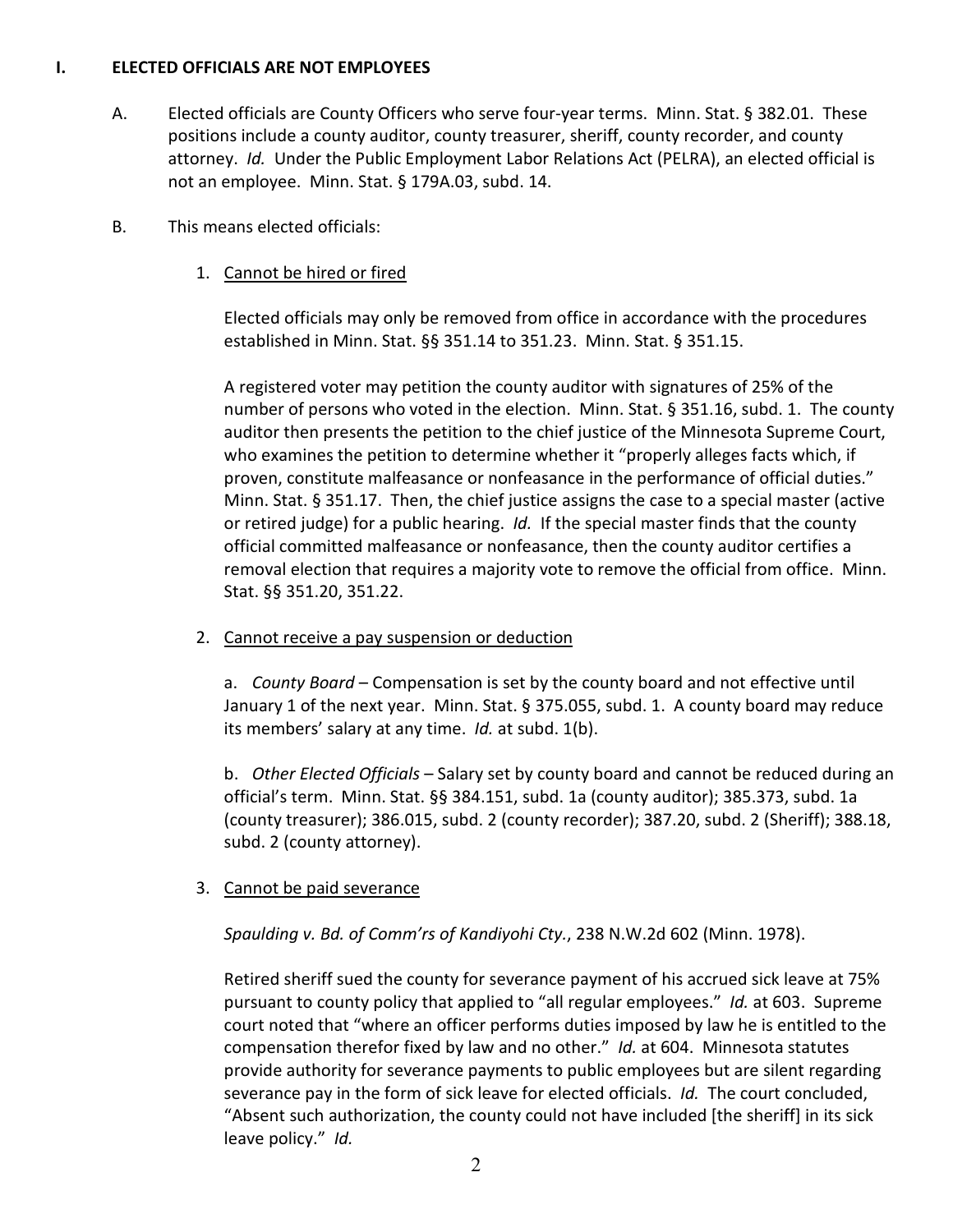#### 4. Do not accrue vacation or sick leave

"The compensation plan for an elected official of  $a \ldots$  county  $\ldots$  may not include a provision for vacation or sick leave." Minn. Stat. § 43A.17, subd. 10.

## 5. Cannot sue for employment discrimination

In *Farrington v. City of Richfield*, an applicant not appointed to the vacant city council seat brought a lawsuit against the city alleging age and sex discrimination in violation of the Fourteenth Amendment and Minnesota Human Rights Act. 488 N.W.2d 13, 14 (Minn. App. 1992). The district court granted summary judgment in favor of the city because a city council member is not an "employee" under state or federal law. *Id.* at 15. The court of appeals affirmed. *Id.* at 16.

### 6. Cannot claim FLSA protection

Similarly, elected officials cannot claim protection under the Fair Labor Standards Act or the Minnesota Fair Labors Standards Act. Both Acts provide employees with general wage and hour protections, such as establishing overtime compensation standards and the minimum wage. Under both the federal and state FLSA, an elected official is not considered an "employee." 29 U.S.C.  $\S$  203(e)(2)(C)(ii)(I); Minn. Stat.  $\S$  177.23, subd. 7(8).

### 7. Do not need to comply with general personnel policies

Because elected officials are not considered employees of the county, they are not covered by the county's personnel policy. Counties can include language like "unless otherwise noted, this personnel policy does not apply to elected officials." This allows the county to make certain provisions that relate to elected officials, like discrimination and data practices, apply to elected officials without having all provisions of the personnel policy apply.

### C. However, elected officials are still:

### 1. Covered by certain OSHA provisions

County workers are not covered by OSHA but have OSH Act protections because Minnesota has an OSHA-approved state plan. *See* Minn. Stat. § 182.652, subd. 1. Minnesota's Occupational Safety and Health Act broadly defines "employee" as "any person suffered or permitted to work by an employer, including any person acting directly or indirectly in the interest of or as a representative of, an employer, and shall include state, county, town, city, school district, or governmental subdivision." Minn. Stat. § 182.651, subd. 9.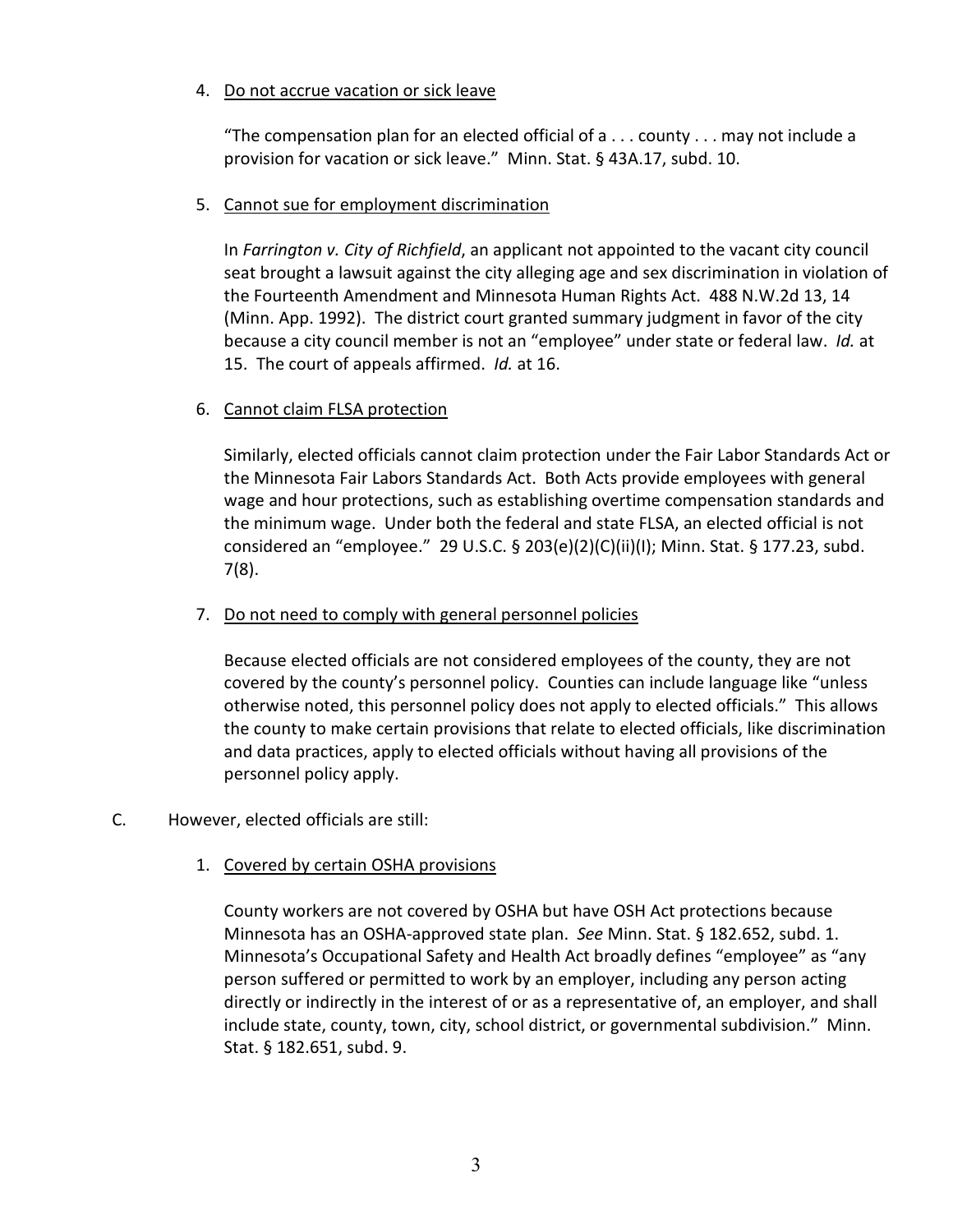## 2. May take time off

While an elected official's compensation plan may not include a provision for vacation or sick leave, an elected official's salary "may not be diminished because of the official's absence from official duties because of vacation or sickness." Minn. Stat. § 43A.17, subd. 10.

## D. Office Declared Vacant

- 1. If a County Commissioner does not attend for 90 days or is unable to serve. Minn. Stat. 375.101;
- 2. Death;
- 3. Ceasing to be a resident of the County;
- 4. Conviction of an "infamous crime";
- 5. Refusal to take the oath of office; and
- 6. Resignation. Minn. Stat. 351.02

## **II. ELECTED OFFICIALS AS EMPLOYERS**

A. County Board as Employer

While elected officials are not considered "employers" in all situations (*See* Minn. Stat. § 179A.03, subd. 15(a)(6)), they are often responsible for hiring, firing, and managing employees.

- 1. Responsible for filling vacancies in county offices. Minn. Stat. § 375.08.
- 2. Responsible for approving county hires. Op.Atty.Gen., 270-G-1, March 24, 1952 (stating that county board has power to contract for such employees as necessary to carry business of county).
- 3. Authority to remove the employees that it appoints subject to the collective bargaining agreement and other applicable laws. *See State ex rel. Verbon v. St. Louis Cty.*, 12 N.W.2d 193, 196 (Minn. 1943) (stating county board had authority to remove employee it appointed unless Civil Service Act stated otherwise).
- 4. County Personnel Act
	- a. A county may elect to adopt a resolution creating a personnel department and appointing a personnel appeals board. Minn. Stat. § 375.56. Under this system, the personnel department has jurisdiction over every county employee except for statutorily excluded positions—including elected officials—and those positions the county boards chooses to exclude. Minn. Stat. § 375.58. The personnel department is run by a director, and its responsibilities listed in Minnesota Statutes section 375.60, subdivision 2, include: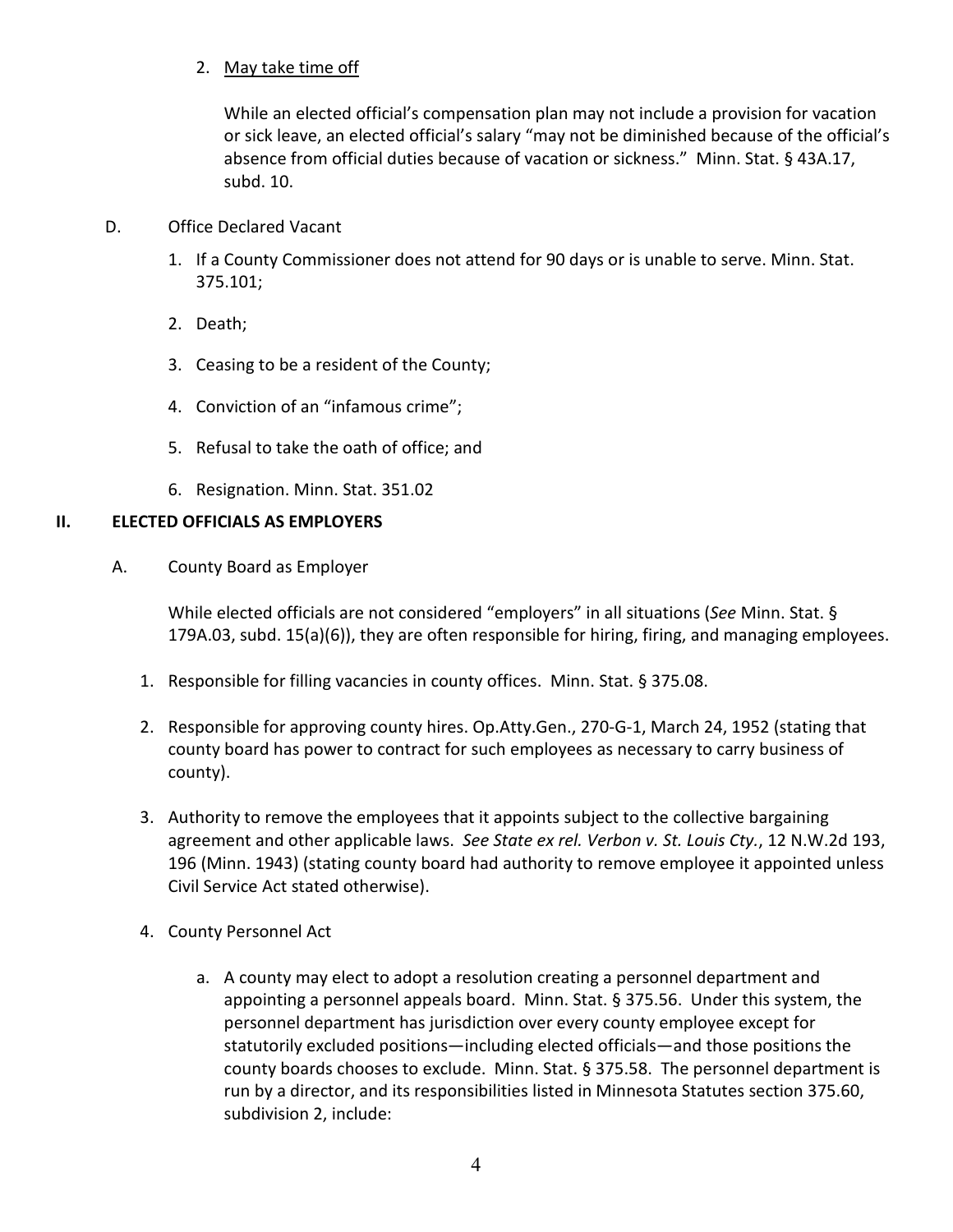- i. appointing, supervising, and directing the work of the employees of the personnel department;
- ii. Scheduling and conducting hearings;
- iii. Determining qualifications of county job applicants;
- iv. Investigating the administration and effect or rules made under this section and report findings and recommendations to county board;
- v. Establishing training and continuing education for county employees;
- vi. Preparing compensation plan and recommend a schedule of salary or wage rates for adoption by county board.

#### B. Sheriffs

1. Right to appoint deputies – The county board determines the number of permanent fulltime deputies and other employees as well as the compensation for each position. Then, "The sheriff shall appoint in writing the deputies and other employees, for whose acts the sheriff shall be responsible and whom the sheriff may remove at pleasure." Minn. Stat. § 387.1 The sheriff may also appoint a chief deputy with the approval of the county board. Minn. Stat. § 387.145. However, a deputy cannot be removed after one year of service except for cause and after an investigation and hearing by the Sheriff's Civil Service Commission. Minn. Stat. § 387.37.

#### C. County Attorney

- A. Right to appoint assistants "The county attorney of any county in this state who has no assistant is hereby authorized to appoint, with the consent of the county board of the county, one or more attorneys for assistance in the performance of duties." Minn. Stat. § 388.10.
- D. Auditor

 "Any county auditor may by certificate in writing appoint deputies who, before entering upon their duties, shall record with the county recorder such certificates, with their oaths of office endorsed thereon. Such deputies may sign all papers and do all other things which county auditors may do. Auditors shall require bonds of their deputies in such amount and with such sureties as they deem proper, shall be responsible for their acts, and may revoke their appointment at pleasure." Minn. Stat. § 384.08

E. Treasurer

 "County treasurers may by certificate in writing appoint one or more deputies, who, before entering upon their duties, shall record with the county recorder such certificates, with their oaths of office endorsed thereon. Such deputies may sign all papers and do all other things which county treasurers may themselves do. County treasurers are responsible for the acts of their deputies and may revoke their appointments at pleasure." Minn. Stat. § 385.02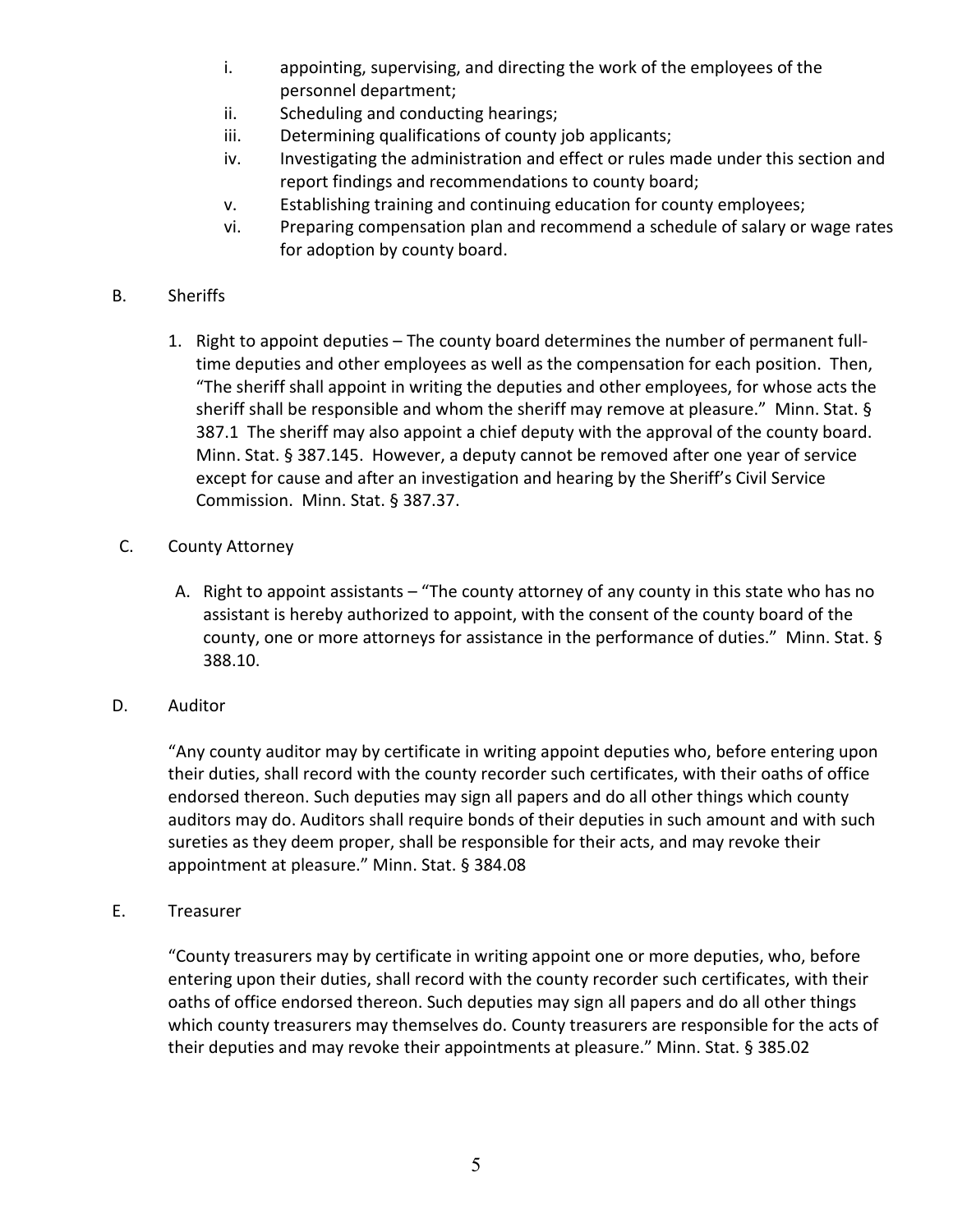#### G. Recorder

"Any county recorder may appoint one or more deputies in writing whose oath of office shall be endorsed on the appointment and recorded therewith in the office. County recorders shall be responsible for the acts of their deputies and may revoke their appointment at pleasure." Minn. Stat. § 386.33

H. In this capacity, elected officials must:

1. Comply with county employees' collective bargaining agreement

In the consolidated case *General Drivers, Local No. 346 v. Aitkin County Board*, the union argued, among other things, that the CBAs negotiated between the counties and deputies prohibiting terminations except for cause trumped a former contrary statutory provision. 320 N.W.2d 695, 698 (Minn. 1982). In all three of the consolidated cases, the sheriff was not a party to the CBA. *Id.* at 697-98. The supreme court determined that the county board was the sole employer for the purpose of the CBA, and that the PELRA predecessor and the CBA prevailed over the contrary statute. *Id.* at 700; *See Minn. Judicial Branch v. Teamsters Local 320*, 971 N.W.2d 82, 92 (Minn. App. 2022) (Interpreting *General Drivers*).

- 2. Enforce and abide by anti-harassment and discrimination laws
	- a. Veteran's Preference Act (VPA)

The VPA was enacted to provide certain protections and benefits to military veterans. For example, the VPA provides certain preferences in hiring and states that veterans may only be "removed" from a position in public employment for incompetency or misconduct. Minn. Stat. § 197.46. Caselaw has created a third basis for removal, authorizing the abolishment of a position held by a veteran if the public employer acts in "good faith." *Gorecki v. Ramsey Cty.*, 437 N.W.2d 646 (Minn. 1989).

"All officers, boards, commissions, and employees shall conform to, comply with, and aid in all proper ways in carrying into effect the provisions of section 197.455 and this section notwithstanding any laws, charter provisions, ordinances or rules to the contrary. Any willful violation of such sections by officers, officials, or employees is a misdemeanor." Minn. Stat. § 197.46(f).

b. Family Medical Leave Act (FMLA)

FMLA provides employees of more than 12 months working for a county with 50 or more employees within 75 miles of the employee's worksite the right to take leave under the following situations:

29 CFR § 825.112.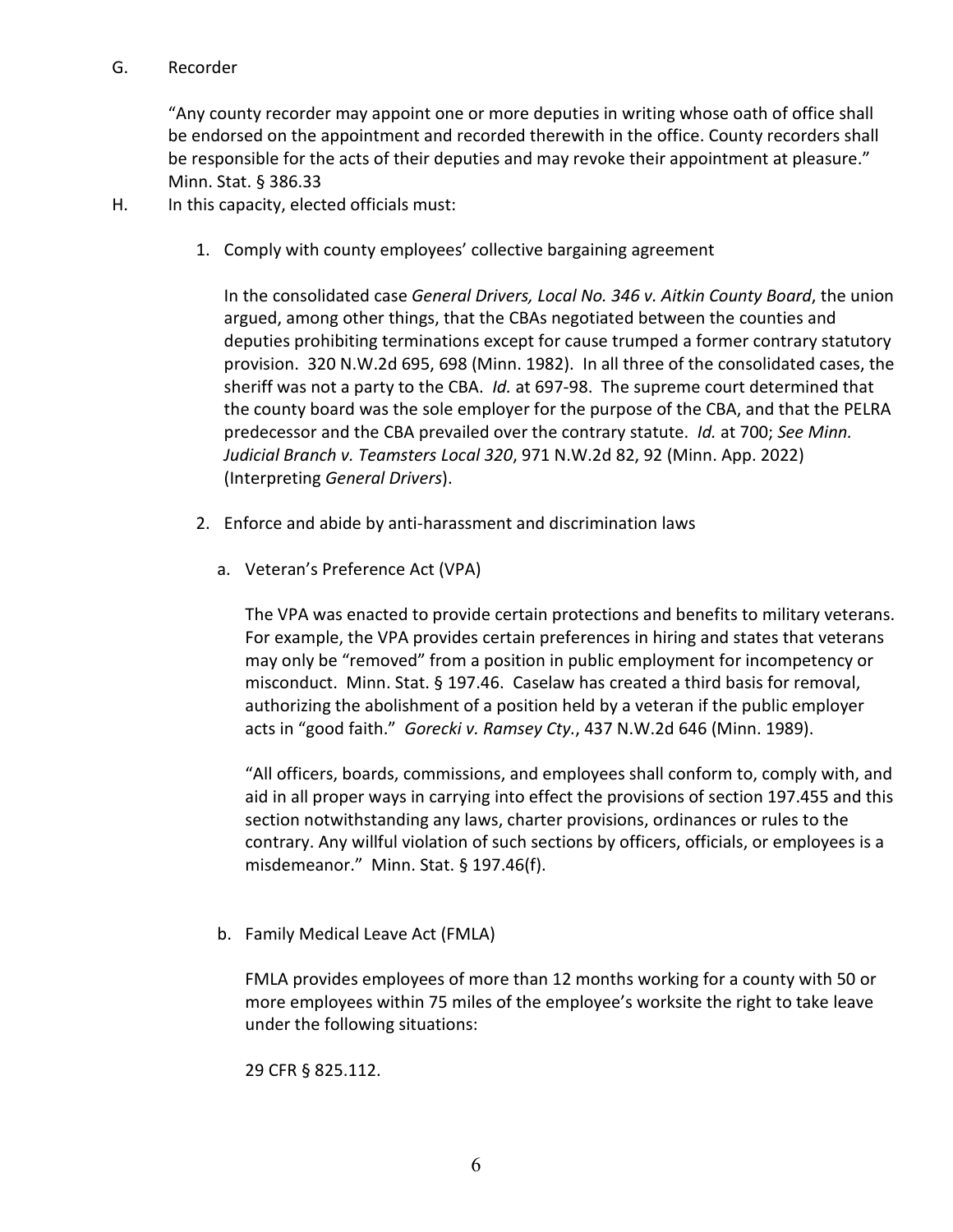FMLA applies to elected officials because the employees working for them are protected employees, and elected officials fall under the definition of "employer." *See* 29 CFR §§ 825.102, 110.

c. Americans With Disabilities Act (ADA)

The ADA prohibits discrimination against employees or job applicants who have disabilities. In order to be deemed as having a disability, an individual must have a physical or mental impairment that substantially limits one or more of the major life activities; they must have a record of such an impairment; or they must be regarded as having such an impairment. 42 U.S.C. § 12102(1).

State and local governments are required prohibited from denying qualified individuals with a disability the benefits and programs of the state. 42.U.S.C. § 12132.

d. Equal Employment Opportunity/Human Rights Non-Discrimination

42 U.S.C. § 2000e-16b. Elected officials are prohibited from violating this provision "with respect to employment of any individual chosen or appointed, by a person elected to public office in any State or political subdivision of any State by the qualified voters thereof—(1) to be a member of the elected official's personal staff; (2) to serve the elected official on the policymaking level; or (3) to serve the elected official as an immediate advisor with respect to the exercise of the constitutional or legal powers of the office." 42 U.S.C. § 2000e-16c.

ii. Age Discrimination in Employment Act (ADEA).

The ADEA makes it unlawful for an employer to fail or refuse to hire or discharge any individual or otherwise discriminate or harass any individual with respect to the individual's compensation, terms, conditions, or privileges of employment, because of such individual's age. 29 U.S.C. § 621. In 2018, the Supreme Court confirmed that the ADEA applies to state and local governments. *Mount Lemmon Fire Dist. V. Guido*, 139 S.Ct. 22, 27 (2018).

iii. Minnesota Human Rights Act (MHRA).

In addition to the categories covered by Title VII and the ADEA, the MHRA prohibits discrimination in employment based on marital status, sexual orientation, status with respect to public assistance, and familial status. Minn. Stat. § 363A.02. The statute broadly defines "employer" as "a person who has one or more employees." Minn. Stat. § 363A.03, subd. 16.

Elected officials may be sued separately under the 'aiding and abetting" provision of the MHRA.

3. Conflicts of Interest